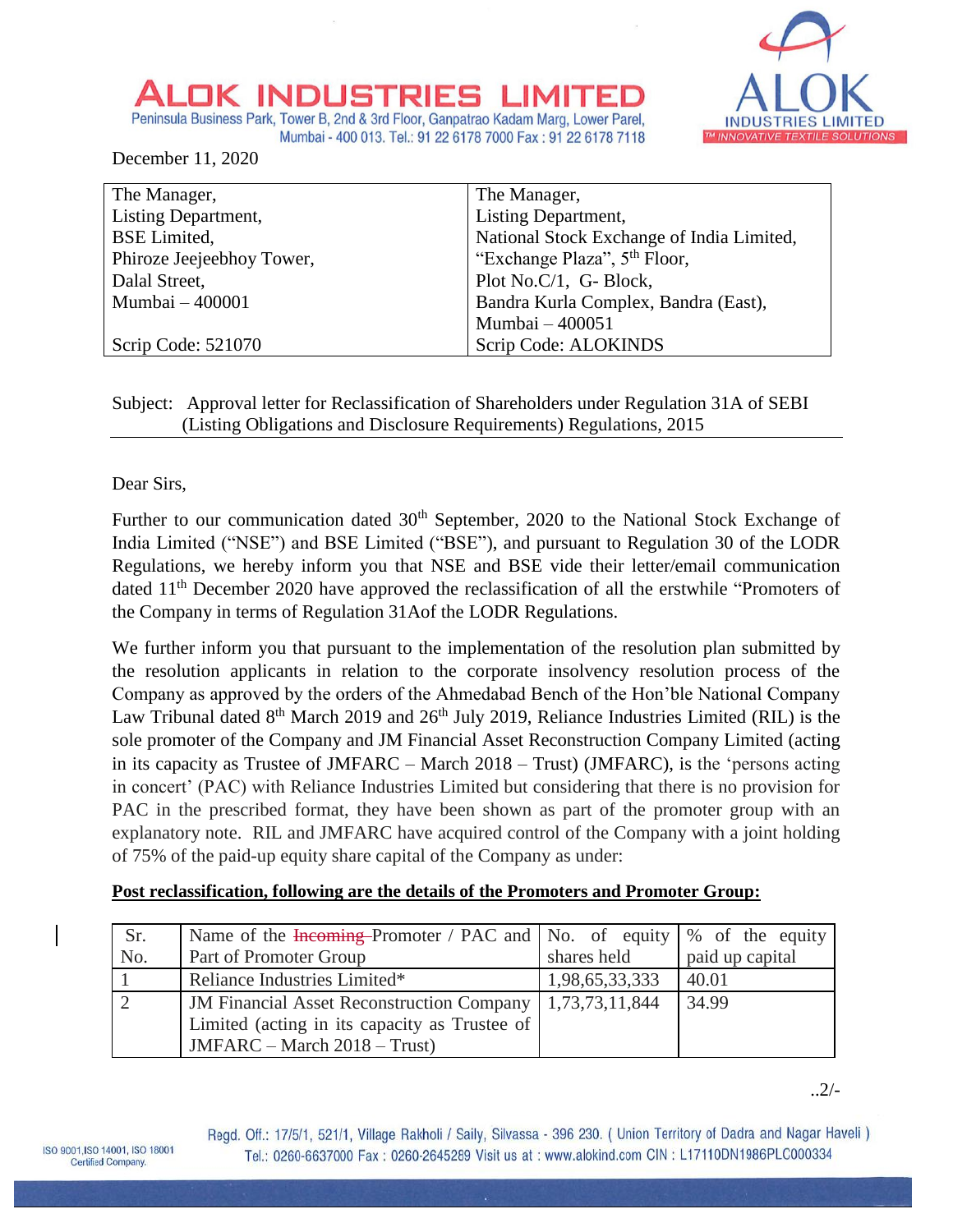- : 2 :
- \* Reliance Industries Limited also holds 250,00,00,000 9% Optionally Convertible Preference Shares of Re. 1 each in the Company.

We enclose herewith a copy of the approval letters received from BSE Limited and National Stock Exchange of India Limited.

This is for your information and record.

Thanking you, For Alok Industries Limited





Encl: a/a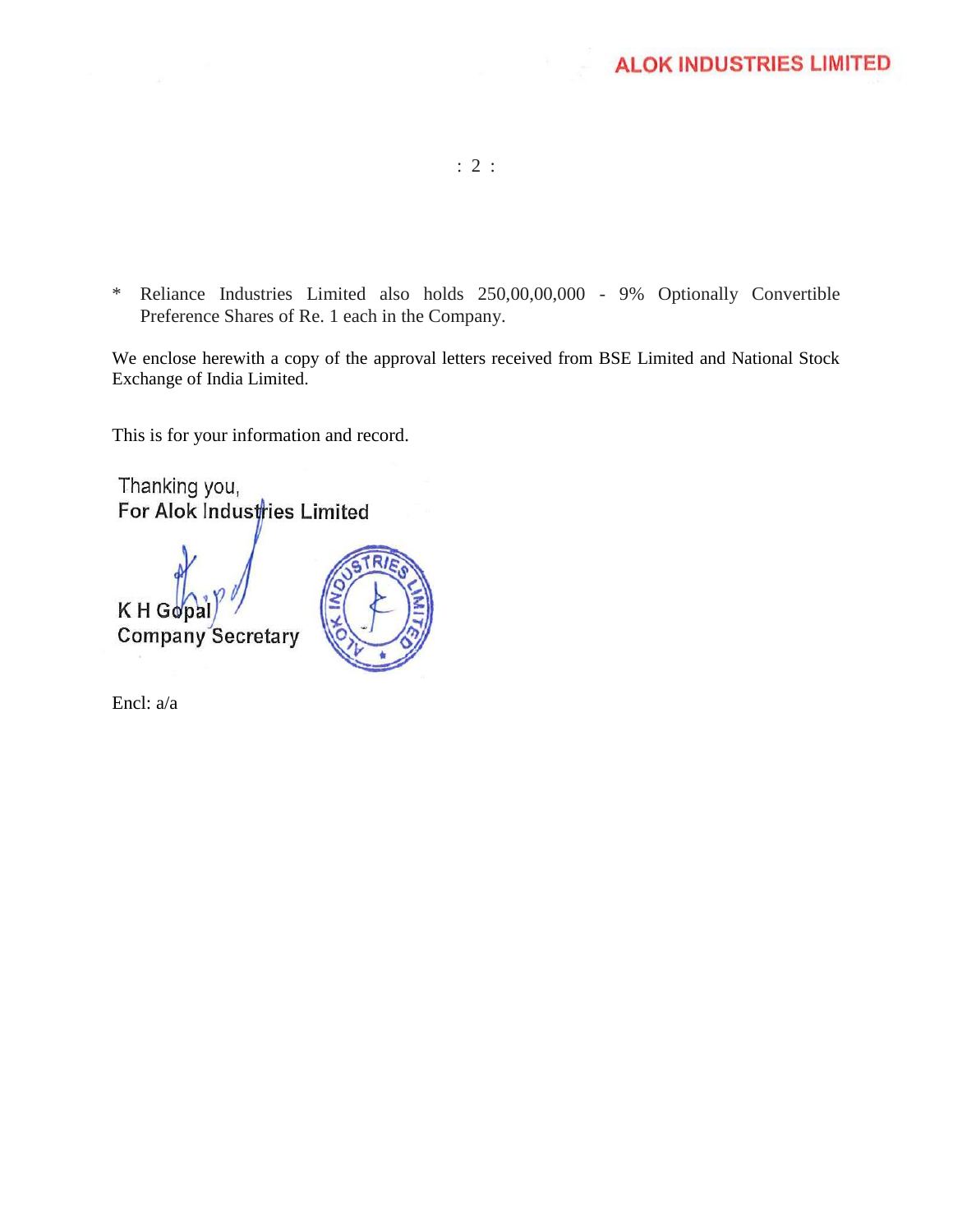



# National Stock Exchange Of India Limited

Ref: NSE/LIST/100 December 11, 2020

The Company Secretary Alok Industries Limited Peninsula Business Park, Tower 'B', 2nd & 3rd Floor, G.K. Marg, Lower Parel, Mumbai- 400013.

# **Sub: Approval for Reclassification of Shareholder under Regulation 31A of SEBI (Listing Obligations and Disclosure Requirements) Regulations, 2015**

Dear Sir/Madam,

This is with reference to your application dated September 30, 2020 seeking Reclassification of Promoter Shareholders under Regulation 31A of SEBI (Listing Obligations and Disclosure Requirements) Regulations, 2015.

Based on submissions made by the company, the Exchange is pleased to approve your application for reclassification of following Promoter Shareholder under the provisions of Regulation 31A of SEBI (Listing Obligations and Disclosure Requirements) Regulations, 2015

| Sr. No | <b>Name of Promoter</b>        |
|--------|--------------------------------|
|        | <b>ASHOK B JIWRAJKA</b>        |
| 2.     | <b>SURENDRA B JIWRAJKA</b>     |
| 3.     | ALOK KNIT EXPORTS LIMITED      |
| 4.     | ASHOK REALTORS PRIVATE LIMITED |
| 5.     | SURENDRA B JIWRAJKA, K H GOPAL |
| 6.     | PRAMILA D JIWRAJKA             |
| 7.     | <b>ALOK A JIWRAJKA</b>         |
| 8.     | CHANDRAKALA A JIWRAJKA         |
| 9.     | <b>DILIP B JIWRAJKA</b>        |
|        | <b>VINOD B JIVRAJKA</b>        |

This Document is Digitally Signed

**EX NSE** 

National Stock Exchange of India Limited | Exchange Plaza, C-1, Block G, Bandra Kurla Complex, Bandra (E), Mumbai - 400 051 India +91 22 26598100 | www.nseindia.com | CIN U67120MH1992PLC069769 Date: Fri, Dec 11, 2020 16:54:05 IST Location: NSE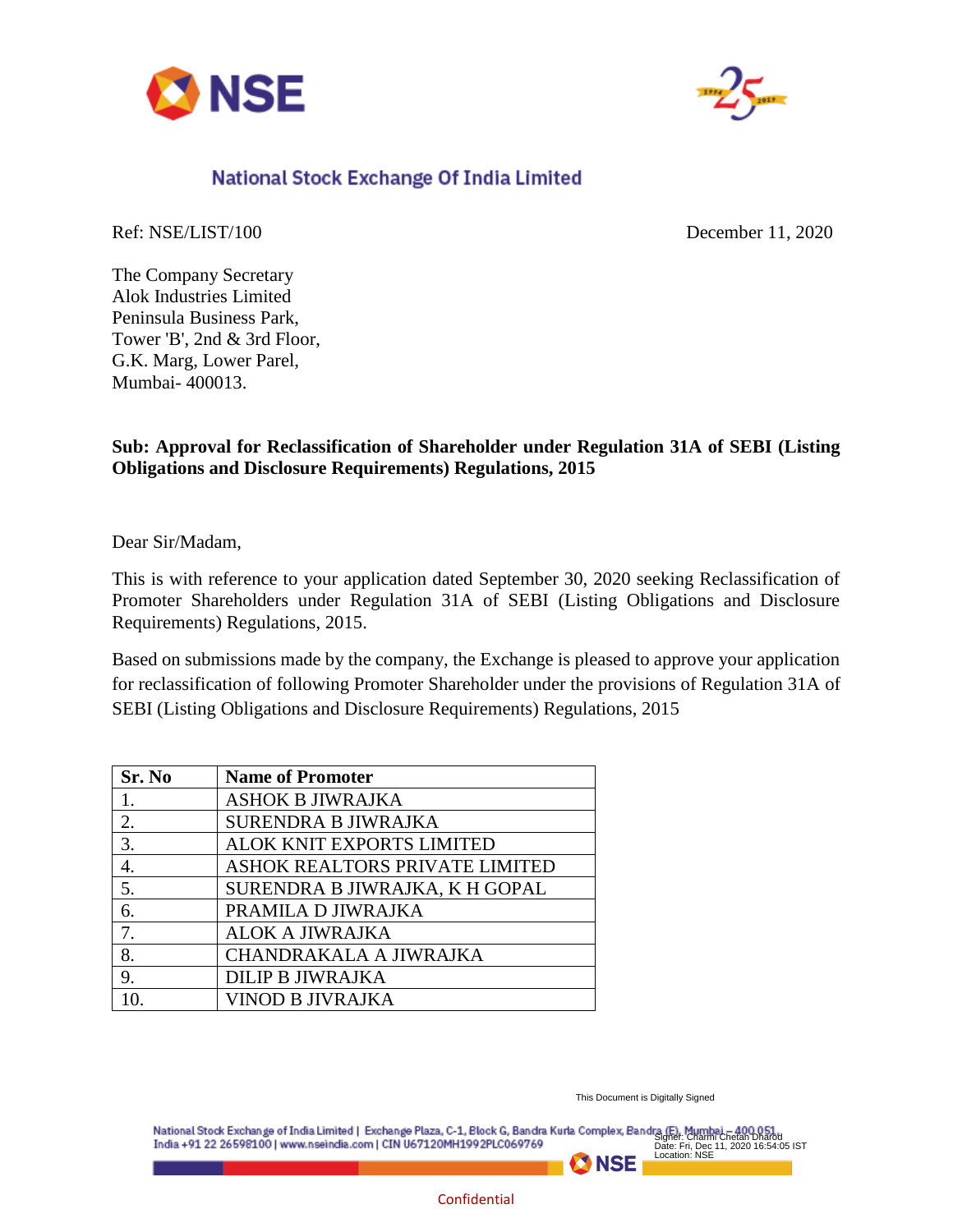

#### National Stock Exchange Of India Limited

Continuation

You are required to ensure that the event of reclassification shall be disclosed to the Exchange as a material event in accordance with the provisions of SEBI (Listing Obligations and Disclosure Requirements) Regulations, 2015.

Yours faithfully, For National Stock Exchange of India Ltd.

Charmi Dharod Manager

CC: National Securities Depository Limited 4th Floor, Trade world, Kamala Mills Compound, Senapati Bapat Marg., Lower Parel, Mumbai - 400 013

Central Depository Services Limited P.J.Towers, 28th Floor, Dalal Street, Mumbai - 400 073

This Document is Digitally Signed

**EX NSE** 

Signer: Charmi Chetan Dharod Date: Fri, Dec 11, 2020 16:54:05 IST Location: NSEIndia +91 22 26598100 | www.nseindia.com | CIN U67120MH1992PLC069769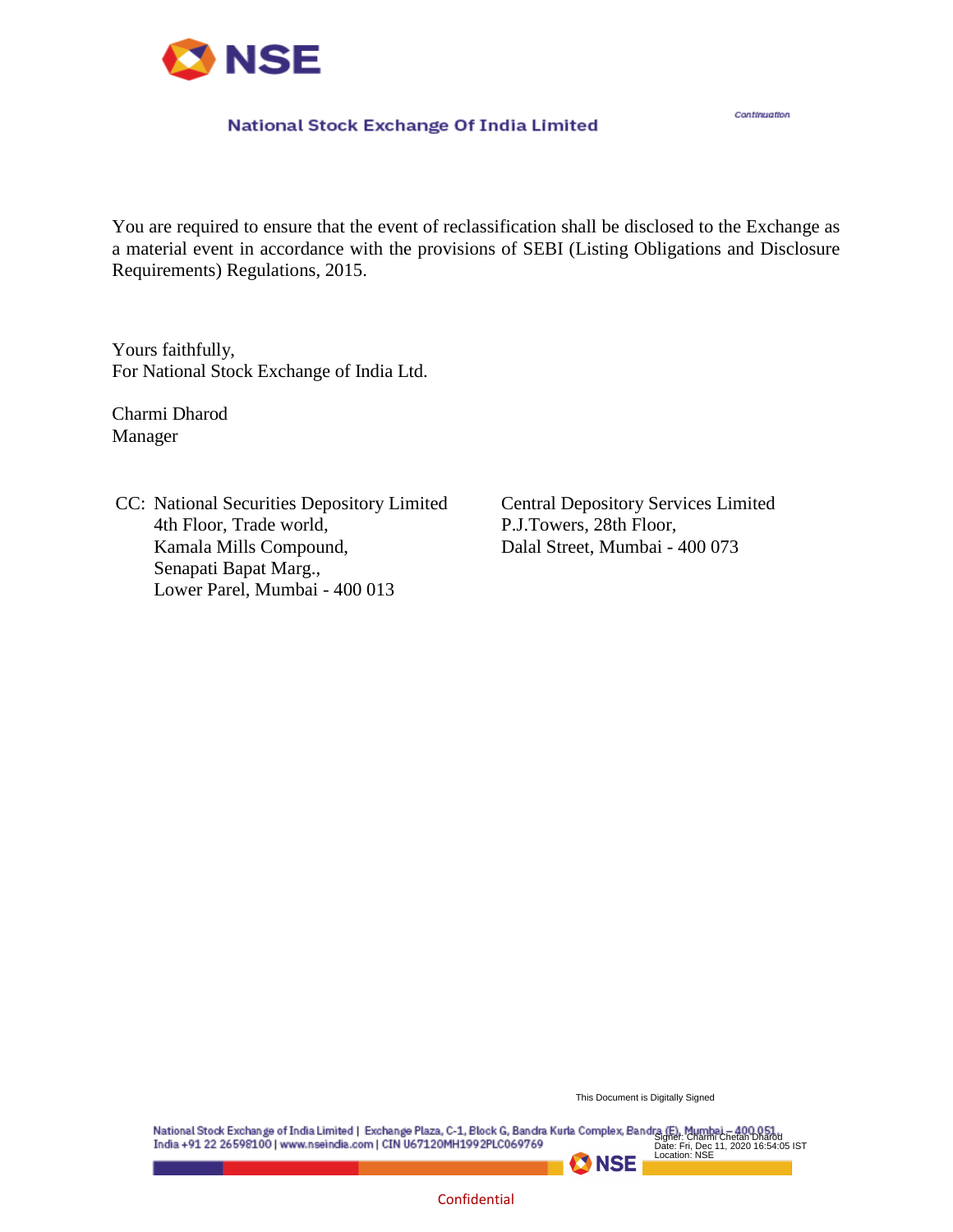# **Fw: [External] Approval letter for Reclassification of Shareholders under Regulation 31A of SEBI (Listing Obligations and Disclosure Requirements) Regulations, 2015 - ALOK INDUSTRIES LTD**

Ramesh Shetty <ramesh.shetty@alokind.com>

Fri 12/11/2020 9:39 PM

**To:** Vaibhav Chothe <vaibhav.chothe@alokind.com>

**From:** Priyanka Chaurasia <Priyanka.Chaurasia@bseindia.com> **Sent:** Friday, December 11, 2020 3:36 PM **To:** Gopal KH <gopal.kh@alokind.com>; Kalpesh Shah <kalpesh.shah@alokind.com>; Ramesh Shetty <ramesh.shetty@alokind.com> **Cc:** Abhijit Pai <abhijit.pai@bseindia.com>; Shyam Bhagirath <shyam.bhagirath@bseindia.com>; Mangalam Iyer <Mangalam.Iyer@bseindia.com>; Harshad Naik <Harshad.Naik@bseindia.com>; Tanvi Patwardhan <Tanvi.Patwardhan@bseindia.com>; Shweta Narayanan <Shweta.Narayanan@bseindia.com> Subject: [External] Approval letter for Reclassification of Shareholders under Regulation 31A of SEBI (Listing Obligations and Disclosure Requirements) Regulations, 2015 - ALOK INDUSTRIES LTD

To,

The Company Secretary/ Compliance Officer **ALOK INDUSTRIES LTD** 17/5/1, 521/1, Village Rakholi / Saily, Union Territory of Dadra and Hagar Haveli,

Silvassa , Dadra & Nagar Haveli - 396230

Dear Sir/Madam,

We refer to your application dated September 30, 2020 seeking Reclassification of Promoter Shareholders under the provisions of Regulation 31A of SEBI (Listing Obligations and Disclosure Requirements) Regulations, 2015.

The Exchange is pleased to approve your application for Reclassification of Promoter Shareholders under the provisions of Regulation 31A of SEBI (Listing Obligations and Disclosure Requirements) Regulations, 2015 based on submissions made by the company.

Entities mentioned in Annexure 1 shall be classified as public shareholders whereas entities mentioned in Annexure 2 shall continue to be the promoters of the company.

The summary of the Shareholding Pre-Reclassification & Post-Reclassification is as follows:

|                           | <b>Promoter holding</b> |            | <b>Public Holding</b> |            |
|---------------------------|-------------------------|------------|-----------------------|------------|
| Quarter                   | <b>Shares Held</b>      | Percentage | <b>Shares Held</b>    | Percentage |
| Pre-<br>Reclassification  | 3723845177              | 75.00      | 1241395224            | 25.00      |
| Post-<br>Reclassification | 3723845177              | 75.00      | 1241395224            | 25.00      |

This email may be forwarded to the depositories and your RTA for necessary action at their end.

**Encl.** Annexure 1 - Details of Outgoing Promoters

Annexure 2 - Details of Remaining Promoters